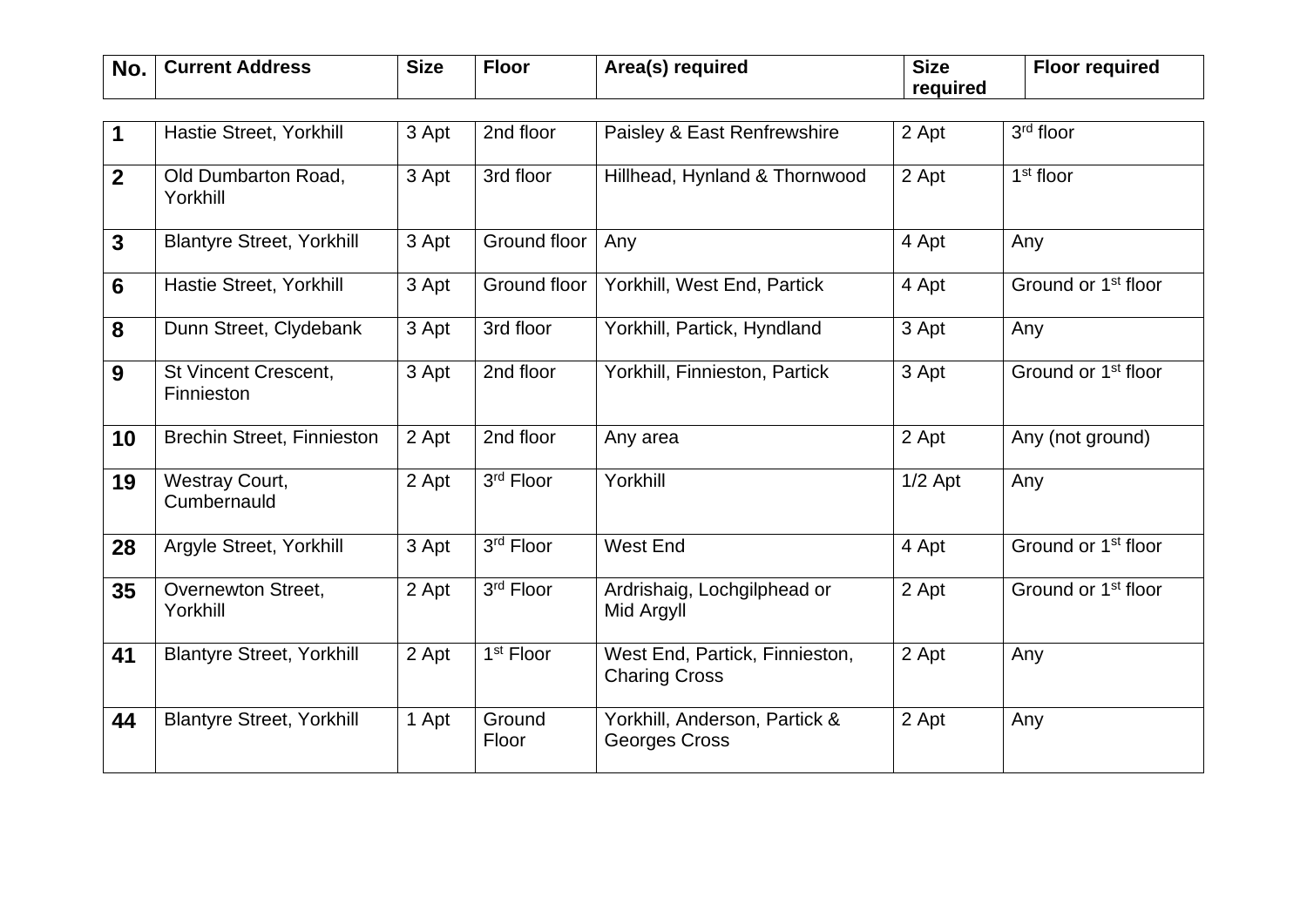| No. | <b>Current Address</b> | <b>Size</b> | <b>Floor</b> | Area(s) required | <b>Size</b> | <b>Floor required</b> |
|-----|------------------------|-------------|--------------|------------------|-------------|-----------------------|
|     |                        |             |              |                  | required    |                       |

| 46 | Carnarvon Street,<br><b>Charing Cross</b>   | 2 Apt | 1 <sup>st</sup> Floor     | Glasgow                         | 3 Apt | Ground to 2 <sup>nd</sup> floor                     |
|----|---------------------------------------------|-------|---------------------------|---------------------------------|-------|-----------------------------------------------------|
| 51 | Kent Road, Anderson                         | 3 Apt | 1 <sup>st</sup> Floor     | West End                        | 3 Apt | Ground, 1 <sup>st</sup> or 2 <sup>nd</sup><br>Floor |
| 55 | Dumbarton Road,<br>Whiteinch                | 3 Apt | 2 <sup>nd</sup> Floor     | Yorkhill, Anderson & Partick    | 3 Apt | Any                                                 |
| 59 | Lumsden Street,<br>Yorkhill                 | 3 Apt | 3 <sup>rd</sup> Floor     | <b>Yorkhill and Finnieston</b>  | 3 Apt | Ground or 1 <sup>st</sup> Floor                     |
| 60 | Raglan Street,<br>Glasgow                   | 2 Apt | $2nd$ Floor<br>(has lift) | Woodlands Road & Hillhead area  | 2 Apt | Any                                                 |
| 61 | South Woodside Road,<br>Kelvinbridge        | 2 Apt | 3 <sup>rd</sup> Floor     | West End                        | 2 Apt | 1 <sup>st</sup> or 2 <sup>nd</sup> Floor            |
| 62 | Hastie Street, Yorkhill                     | 2 Apt | 3rd Floor                 | Yorkhill, Partick or Broomhill  | 2 Apt | Ground or 1 <sup>st</sup> Floor                     |
| 65 | <b>Chancellor Street,</b><br><b>Partick</b> | 2 Apt | 2 <sup>nd</sup> Floor     | Yorkhill, Finnieston & Anderson | 2 Apt | Top floor (preferred)                               |
| 66 | Great Western Road,<br>Knightswood          | 2 Apt | 11 <sup>th</sup> Floor    | West End                        | 2 Apt | Any floor                                           |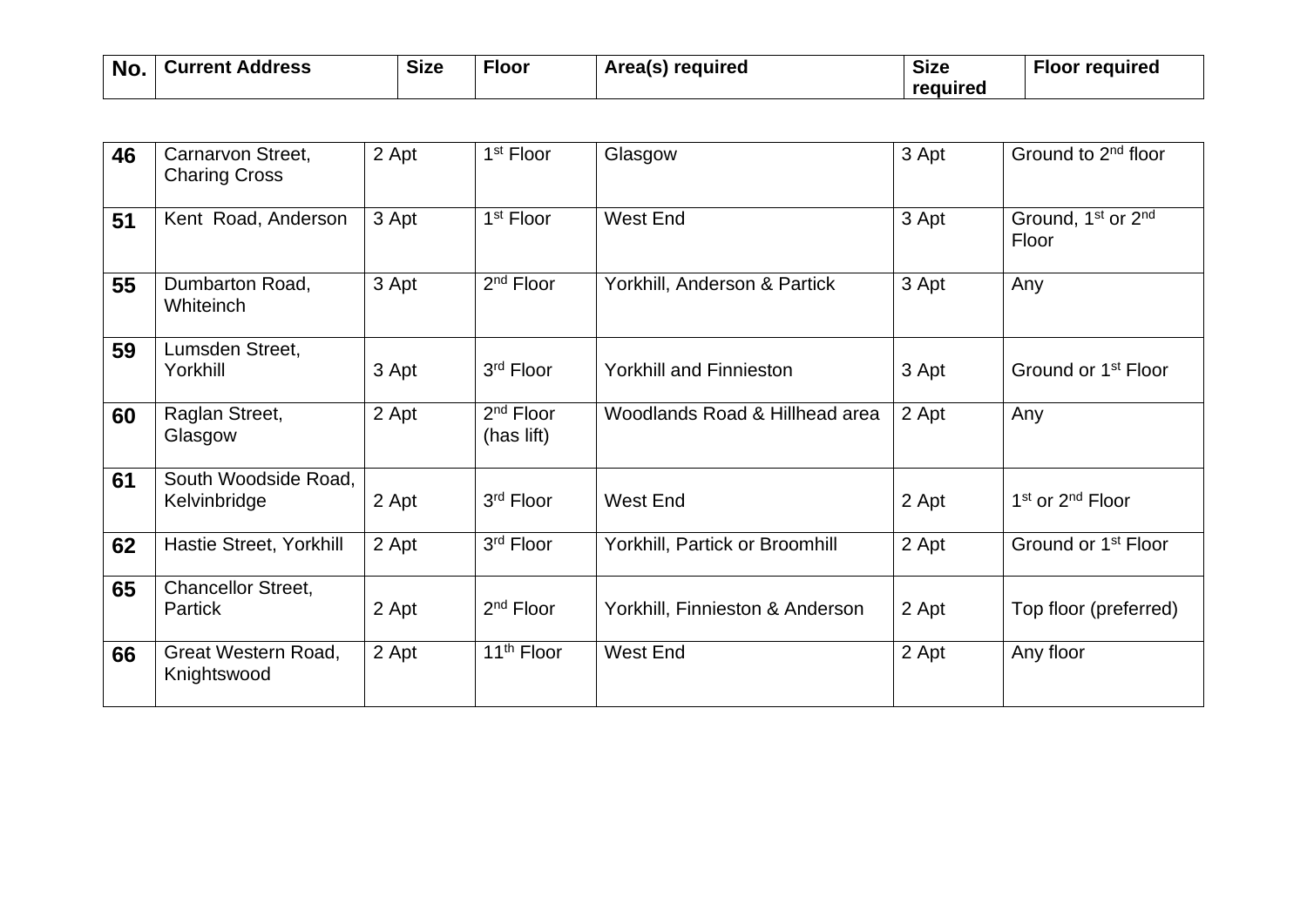| <b>No</b> | <b>Current Address</b> | <b>Size</b> | <u>  Floor</u> | Area(s) required | <b>Size</b> | <b>Floor required</b> |
|-----------|------------------------|-------------|----------------|------------------|-------------|-----------------------|
|           |                        |             |                |                  | required    |                       |

| 69 | Kennedy Path,<br>Townhead               | 2 Apt | Ground floor           | Any                                                                      | 2 Apt | Any                             |
|----|-----------------------------------------|-------|------------------------|--------------------------------------------------------------------------|-------|---------------------------------|
| 70 | <b>Hayburn Street</b>                   | 3 Apt | 3 <sup>rd</sup> floor  | Yorkhill                                                                 | 2 Apt | $1st$ to $3rd$ floor            |
| 71 | <b>Blythswood Court,</b><br>Anderson    | 2 Apt | 8 <sup>th</sup> floor  | Postcode areas: G2, G3, G12 &<br>G <sub>20</sub>                         | 2 Apt | Ground to 4 <sup>th</sup> floor |
| 74 | Uist Street, Govan                      | 4 Apt | $2nd$ floor            | Any                                                                      | 4 Apt | Any floor                       |
| 75 | <b>Regent Moray Street,</b><br>Yorkhill | 2 Apt | $1st$ floor            | Finnieston, Yorkhill & Partick                                           | 2 Apt | Any floor                       |
| 77 | <b>Broomhill Drive</b>                  | 3 Apt | $6th$ floor            | <b>Yorkhill, Partick or Broomhill</b>                                    | 3 Apt | Any floor                       |
| 78 | <b>Raeberry Street</b>                  | 2 Apt | $2nd$ floor            | Yorkhill                                                                 | 2 Apt | Ground to 2 <sup>nd</sup> floor |
| 81 | Yorkhill Street, Yorkhill               | 3 Apt | $2nd$ floor            | Yorkhill, Charing Cross,<br>Woodlands, Partick, Hillhead and<br>Hyndland | 4 Apt | $1st$ , $2nd$ or $3rd$ floor    |
| 82 | Canberra Avenue,<br>Clydebank           | 4 Apt | Main door              | Yorkhill                                                                 | 3 Apt | Ground or 1 <sup>st</sup> floor |
| 83 | <b>Muirpark Street, Partick</b>         | 3 Apt | Ground floor           | Yorkhill, Finnieston & Partick                                           | 2 Apt | Any floor                       |
| 86 | Curle Street, Whiteinch                 | 2 Apt | 19 <sup>th</sup> floor | Yorkhill                                                                 | 2 Apt | Any                             |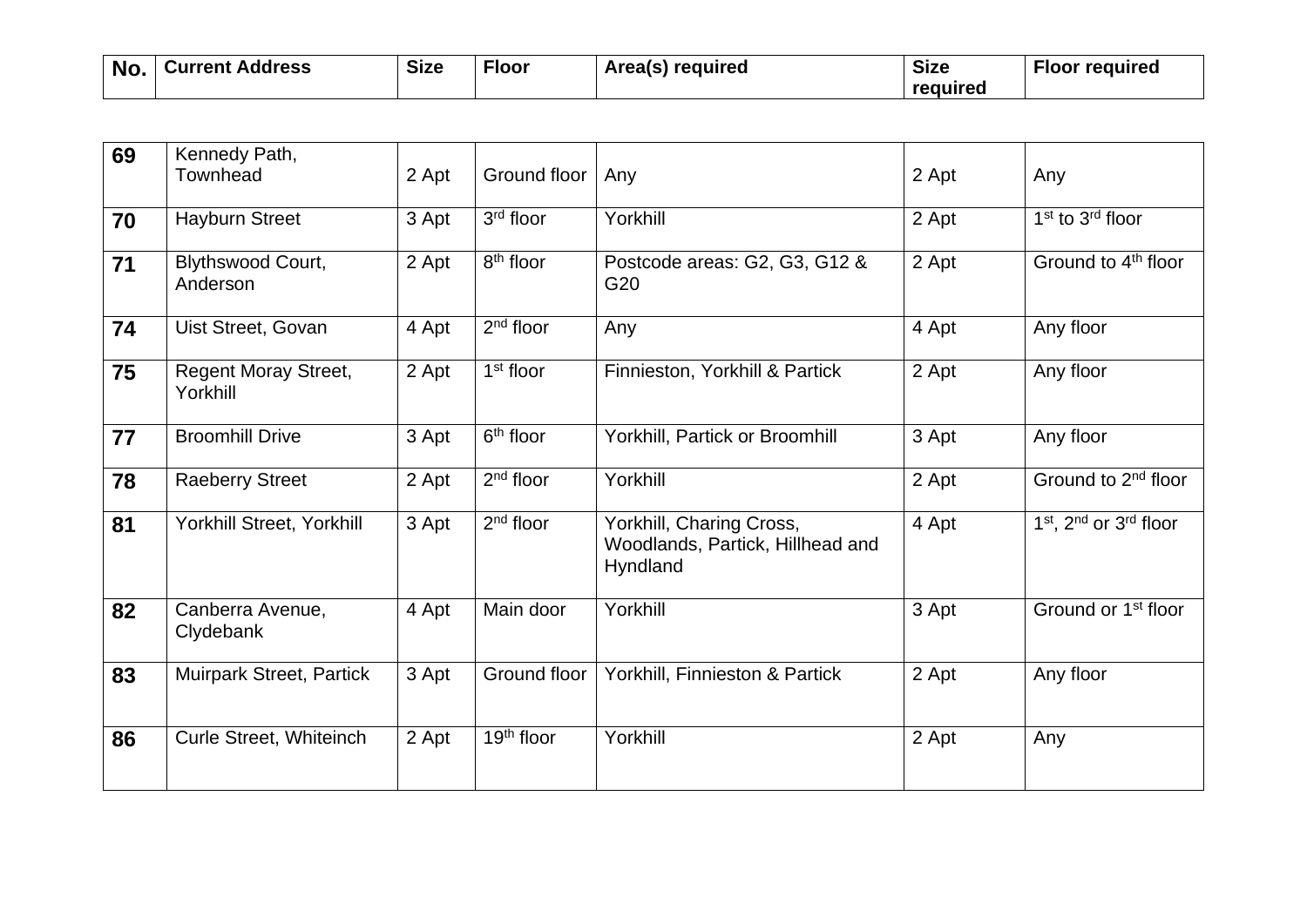| No. | <b>∣ Current Address</b> | <b>Size</b> | Floor | Area(s) required | <b>Size</b> | <b>Floor required</b> |
|-----|--------------------------|-------------|-------|------------------|-------------|-----------------------|
|     |                          |             |       |                  | required    |                       |

| 91  | Ladaig Street,<br>Dennistoun          | 3 Apt | $1st$ floor                  | Yorkhill, Finnieston & Partick                                                      | 3 Apt | Ground or 1 <sup>st</sup> floor                                             |
|-----|---------------------------------------|-------|------------------------------|-------------------------------------------------------------------------------------|-------|-----------------------------------------------------------------------------|
| 92  | <b>Brechin Street,</b><br>Finnieston  | 2 Apt | $2nd$ floor                  | Any                                                                                 | 3 Apt | Any                                                                         |
| 93  | Lymburn Street, Yorkhill              | 3 Apt | $2nd$ floor (lift<br>access) | Yorkhill & Anderson                                                                 | 3 Apt | Any                                                                         |
| 94  | Smithycroft Road,<br>Riddrey          | 3 Apt | $1st$ floor                  | Yorkhill, Partick, Finnieston & West<br>End                                         | 2 Apt | Any                                                                         |
| 96  | Argyle Street, Yorkhill               | 3 Apt | 3rd floor                    | Any Glasgow area                                                                    | 3 Apt | Ground or 1 <sup>st</sup> floor<br>(will consider<br>higher if lift access) |
| 97  | Lumsden Street, Yorkhill              | 2 Apt | 3rd floor                    | Yorkhill, Partick & Hillhead                                                        | 3 Apt | 1 <sup>st</sup> floor                                                       |
| 98  | Yorkhill Parade, Yorkhill             | 2 Apt | 1 <sup>st</sup> floor        | Yorkhill, Partick, Kelvingrove &<br>Finnieston                                      | 2 Apt | Ground to 2 <sup>nd</sup> floor                                             |
| 100 | <b>Berkeley Street,</b><br>Finnieston | 3 Apt | 3rd floor                    | <b>West End</b>                                                                     | 3 Apt | Ground or 1 <sup>st</sup> floor<br>(will consider<br>higher if lift access) |
| 101 | <b>Broomhill Drive, Glasgow</b>       | 3 Apt | $6th$ floor                  | Partick, Yorkhill, Finnieston,<br>Anderson, Whiteinch, Woodlands<br>& Charing Cross | 3 Apt | Ground to 6 <sup>th</sup> floor                                             |
| 102 | Merrystone Street,<br>Coatbridge      | 2 Apt | 1 <sup>st</sup> floor        | Yorkhill, Finnieston & West End                                                     | 2 Apt | Any                                                                         |
| 103 | Dumbarton Road, Partick               | 2 Apt | 3rd floor                    | Yorkhill, Partick, City Centre &<br>Whiteinch                                       | 3 Apt | Any                                                                         |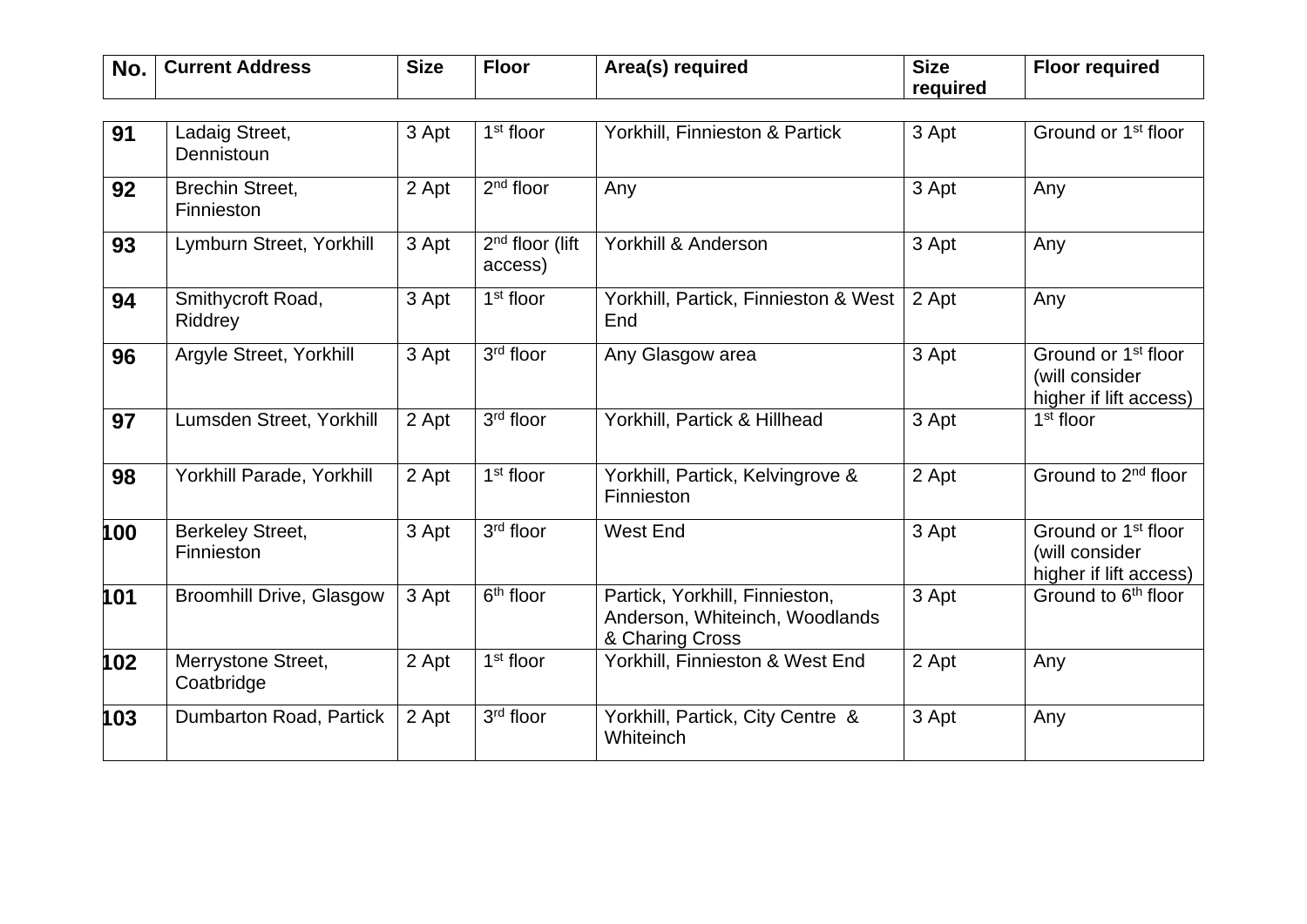| No. | Current Address | <b>Size</b> | <b>Floor</b> | Area(s) required | <b>Size</b> | <b>Floor required</b> |
|-----|-----------------|-------------|--------------|------------------|-------------|-----------------------|
|     |                 |             |              |                  | required    |                       |

| 105 | Cromwell Street, Maryhill                    | 2 Apt                  | $2nd$ floor                 | Yorkhill, West End                                                               | 1 or 2 Apt | 1 <sup>st</sup> or 2 <sup>nd</sup> floor         |
|-----|----------------------------------------------|------------------------|-----------------------------|----------------------------------------------------------------------------------|------------|--------------------------------------------------|
| 106 | <b>Chancellor Street, Partick</b>            | 2 Apt                  | 3rd Floor                   | West End and surrounding area                                                    | 1 or 2 Apt | Any                                              |
| 107 | Linkwood Crescent,<br>Drumchapel             | 3 Apt                  | 3rd Floor                   | Yorkhill                                                                         | 3 Apt      | Any                                              |
| 108 | St. Vincent Street,<br>Finnieston            | 4 Apt                  | 1 <sup>st</sup> Floor       | Yorkhill, West End, Glasgow &<br>Maryhill                                        | 1 or 2 Apt | Ground floor                                     |
| 111 | University Avenue,<br>Glasgow                | 2 Apt                  | 1st Floor                   | Yorkhill & Finnieston                                                            | 2 Apt      | 1 <sup>st</sup> floor or above<br>(no high-rise) |
| 114 | Burnbank Terrace,<br><b>St.Georges Cross</b> | 2 Apt                  | 3rd Floor (lift<br>access)  | Yorkhill & Finnieston                                                            | 2 Apt      | Ground floor                                     |
| 115 | Gilbert Street, Yorkhill                     | 2 Apt                  | 2 <sup>nd</sup> Floor       | Yorkhill                                                                         | 3 Apt      | 1 <sup>st</sup> or 2 <sup>nd</sup> floor         |
| 116 | Medwyn Street,<br>Whiteinch                  | 3 Apt                  | 2 <sup>nd</sup> Floor       | West End area                                                                    | 4 Apt      | Any floor (no high-<br>rise)                     |
| 117 | Gilbert Street, Yorkhill                     | 2 Apt                  | Ground<br>Floor             | Yorkhill                                                                         | 2 Apt      | Ground floor                                     |
| 118 | <b>Burnbank Gardens,</b><br>Maryhill         | 3 Apt                  | 2 <sup>nd</sup> Floor       | Yorkhill, Kelvinbridge, Finnieston,<br>Hillhead, Hyndland & Central<br>Edinburgh | 3 Apt      | Ground floor                                     |
| 119 | Toll Road, Cellardyke<br>(Fife)              | 3 Apt<br>(cottag<br>e) | Ground floor<br>(main door) | Yorkhill, Anderson, Partick &<br>Whiteinch.                                      | 2 Apt      | Ground floor                                     |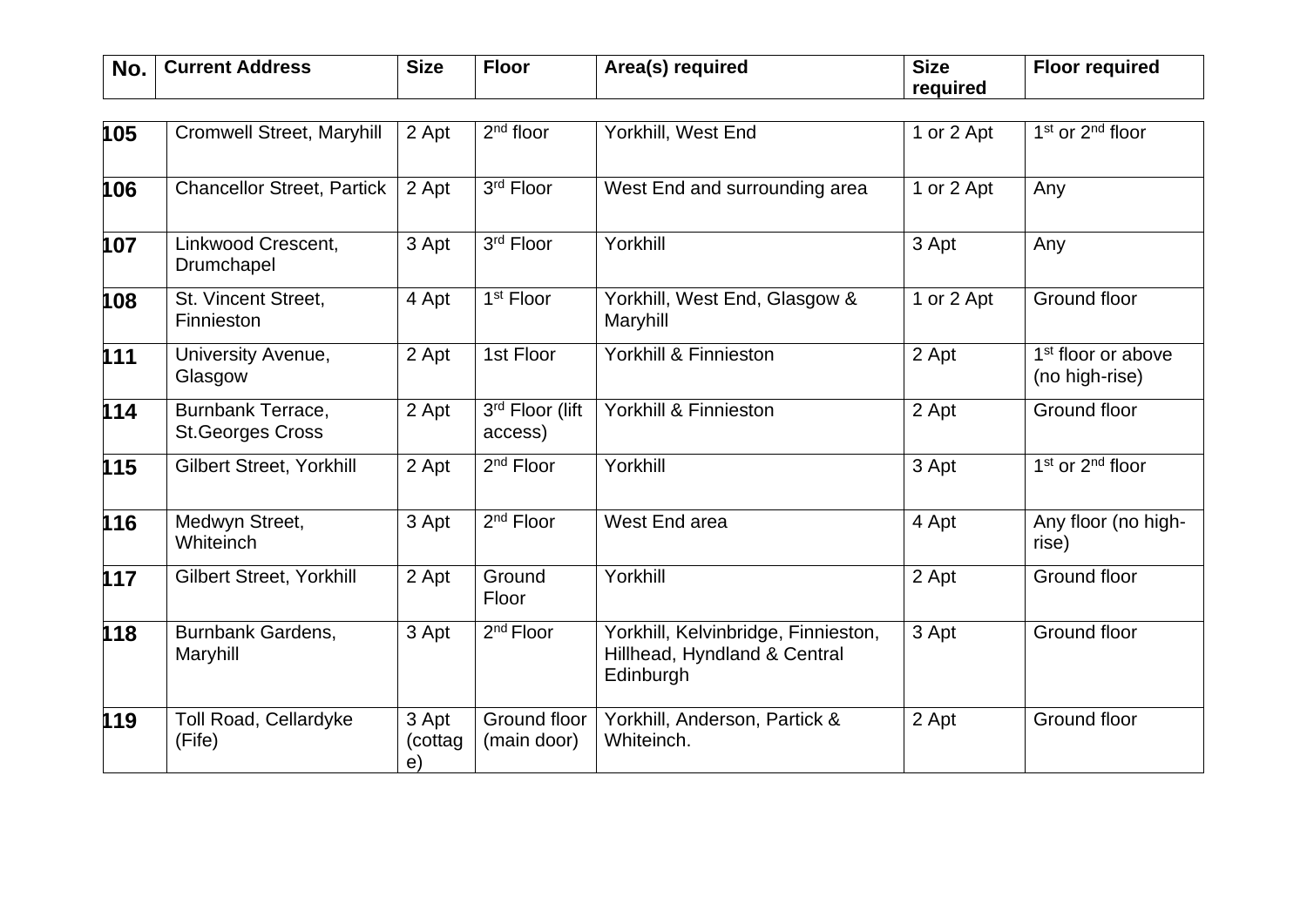| No. | <b>Current Address</b> | <b>Size</b> | <b>Floor</b> | Area(s) required | <b>Size</b> | <b>Floor required</b> |
|-----|------------------------|-------------|--------------|------------------|-------------|-----------------------|
|     |                        |             |              |                  | required    |                       |

| 127 | Hugo Gate, Ruchill                          | 4 Apt                       | Ground<br>(semi-<br>detached<br>house) | West End, Anderson, Finnieston,<br>Garnethill, Charing Cross, Yorkhill<br>& Hyndland | 4 Apt      | Any                                              |
|-----|---------------------------------------------|-----------------------------|----------------------------------------|--------------------------------------------------------------------------------------|------------|--------------------------------------------------|
| 128 | Lymburn Street, Yorkhill                    | 3 Apt                       | $3rd$ floor (lift)                     | Yorkhill                                                                             | 3 Apt      | 1 <sup>st</sup> or above                         |
| 129 | Balgair Gardens,<br>Possilpark              | 4 Apt<br>(Semi-<br>Det)     | Main door                              | Any                                                                                  | 2 Apt      | Ground to 1 <sup>st</sup> floor                  |
| 130 | Sauchiehall Street,<br>Yorkhill             | 3 Apt                       | $3rd$ floor                            | Yorkhill                                                                             | 2 Apt      | 1 <sup>st</sup> floor                            |
| 132 | Saint George's Road,<br>Maryhill            | 2 Apt                       | 2 <sup>nd</sup> floor                  | <b>Yorkhill &amp; Partick</b>                                                        | 1 or 2 Apt | Any                                              |
| 133 | Fingal Road, Perthshire &<br><b>Kinross</b> | 2 Apt<br>(4 in a)<br>block) | Ground                                 | Yorkhill, Partick, Charing Cross,<br>Kirkintillock, Campsie, Milton &<br>Drymen.     | 2 Apt      | Ground or 1 <sup>st</sup> floor                  |
| 137 | <b>Regent Moray Street,</b><br>Yorkhill     | 2 Apt                       | 1 <sup>st</sup> Floor                  | <b>Partick and Whiteinch</b>                                                         | 2 Apt      | Ground or 1 <sup>st</sup> floor                  |
| 138 | <b>Broomhill Drive, Glasgow</b>             | 2 Apt                       | 12 <sup>th</sup> Floor<br>(lift)       | Yorkhill, Kelvinbridge and Partick                                                   | 2 Apt      | Any                                              |
| 139 | Dover Street, Finnieston                    | 2 Apt                       | 2 <sup>nd</sup> Floor                  | Yorkhill, Kelvinhaugh, Finnieston,<br><b>Anderson &amp; Partick</b>                  | 2 Apt      | 1 <sup>st</sup> floor or above<br>(no high rise) |
| 140 | <b>Gilbert Street, Yorkhill</b>             | 2 Apt                       | 2 <sup>nd</sup> Floor                  | Yorkhill                                                                             | 2 Apt      | Any                                              |
| 142 | Dumbarton Road, Partick                     | 3 Apt                       | 2 <sup>nd</sup> Floor                  | Any                                                                                  | 3 Apt      | Any                                              |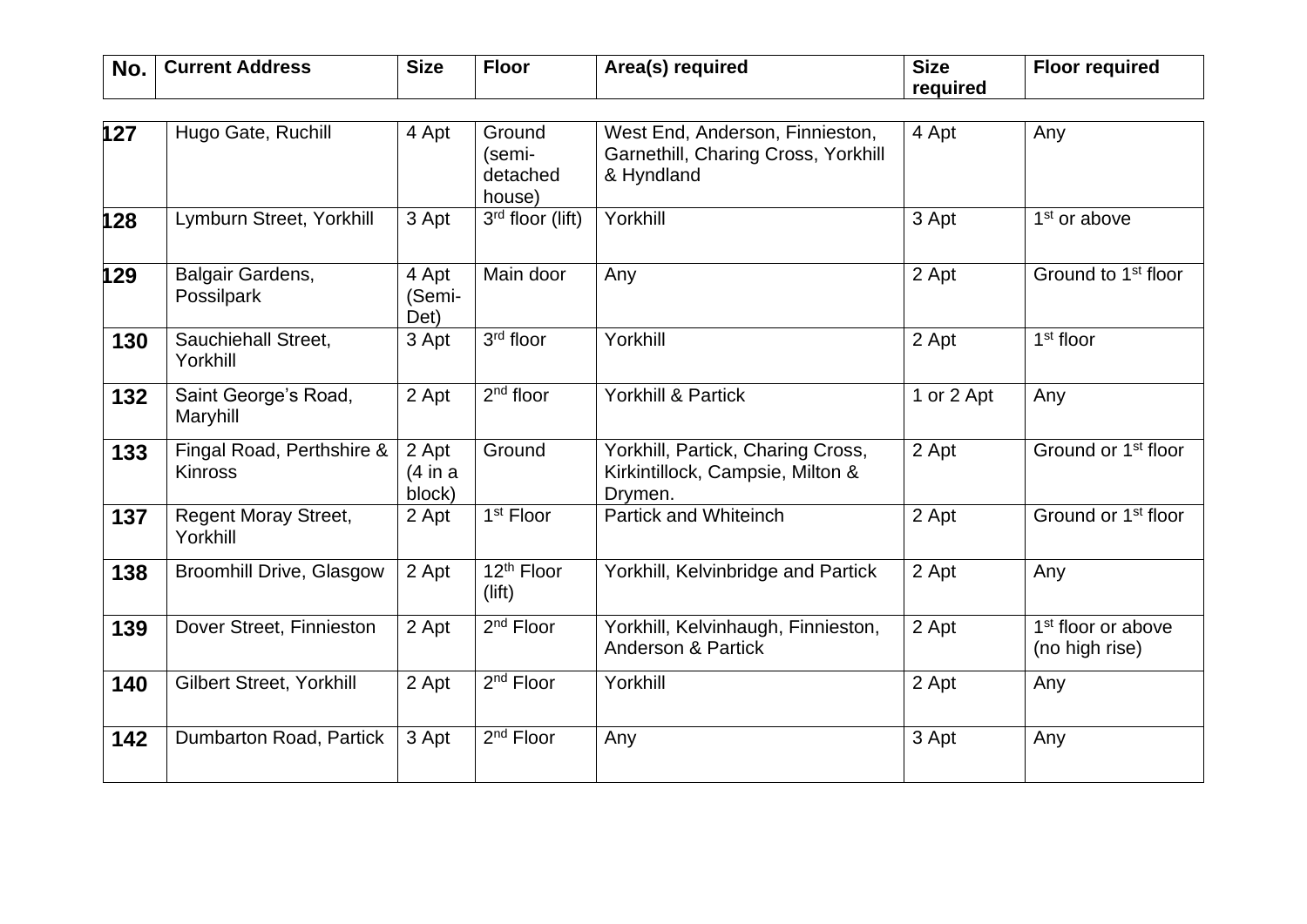| No. | <b>Current Address</b> | <b>Size</b> | <b>Floor</b> | Area(s) required | <b>Size</b> | <b>Floor required</b> |
|-----|------------------------|-------------|--------------|------------------|-------------|-----------------------|
|     |                        |             |              |                  | required    |                       |

| 144 | <b>Fordyce Street, Partick</b>           | 4 Apt | 1 <sup>st</sup> Floor | Yorkhill, Finneston & Kelvingrove                                               | 4 Apt | Ground to 3 <sup>rd</sup> floor        |
|-----|------------------------------------------|-------|-----------------------|---------------------------------------------------------------------------------|-------|----------------------------------------|
| 146 | Old Dumbarton Road,<br>Yorkhill          | 2 Apt | 1 <sup>st</sup> Floor | Yorkhill, Hillhead, Partick,<br>Hyndland, West End, Anderston &<br>George Cross | 3 Apt | $1st$ to $4th$ floor (no<br>high rise) |
| 147 | Prince Albert Road,<br>Hyndland          | 2 Apt | 3rd Floor             | <b>Partick or Yorkhill</b>                                                      | 2 Apt | $2nd$ floor                            |
| 148 | Norham Street,<br><b>Shawlands</b>       | 2 Apt | $2nd$ Floor           | Yorkhill, Partick & Hyndland                                                    | 2 Apt | Any                                    |
| 149 | Essenside Avenue,<br>Drumchapel          | 4 Apt | Ground<br>Floor       | Any                                                                             | 4 Apt | Any                                    |
| 150 | Lennox Drive, Faifley,<br>Clydebank      | 4 Apt | <b>Main Door</b>      | <b>West End</b>                                                                 | 2 Apt | Any                                    |
| 152 | Argyle Street, Yorkhill                  | 3 Apt | 1 <sup>st</sup> Floor | Yorkhill, Finnieston, Anderston,<br>Partick & West End                          | 4 Apt | Ground to 3rd floor                    |
| 153 | Victoria Park Drive,<br>Whiteinch        | 2 Apt | 1 <sup>st</sup> Floor | Any                                                                             | 2 Apt | Any (no high rise)                     |
| 154 | <b>Meadow Park Street,</b><br>Dennistoun | 3 Apt | Ground floor          | <b>West End</b>                                                                 | 3 Apt | West End                               |
| 155 | Earl Street, Glasgow                     | 2 Apt | $2nd$ floor           | Yorkhill and surrounding area                                                   | 3 Apt | Ground or 1 <sup>st</sup> floor        |
| 157 | Hill Street, Glasgow                     | 4 Apt | $1st$ floor           | Maryhill, West End, Great Western<br>Road, Kelvingrove & Byers Road             | 4 Apt | Ground or 1 <sup>st</sup> floor        |
| 158 | Yorkhill Parade, Yorkhill                | 2 Apt | Ground floor          | Partick, Hyndland & Clydebank                                                   | 3 Apt | Ground floor                           |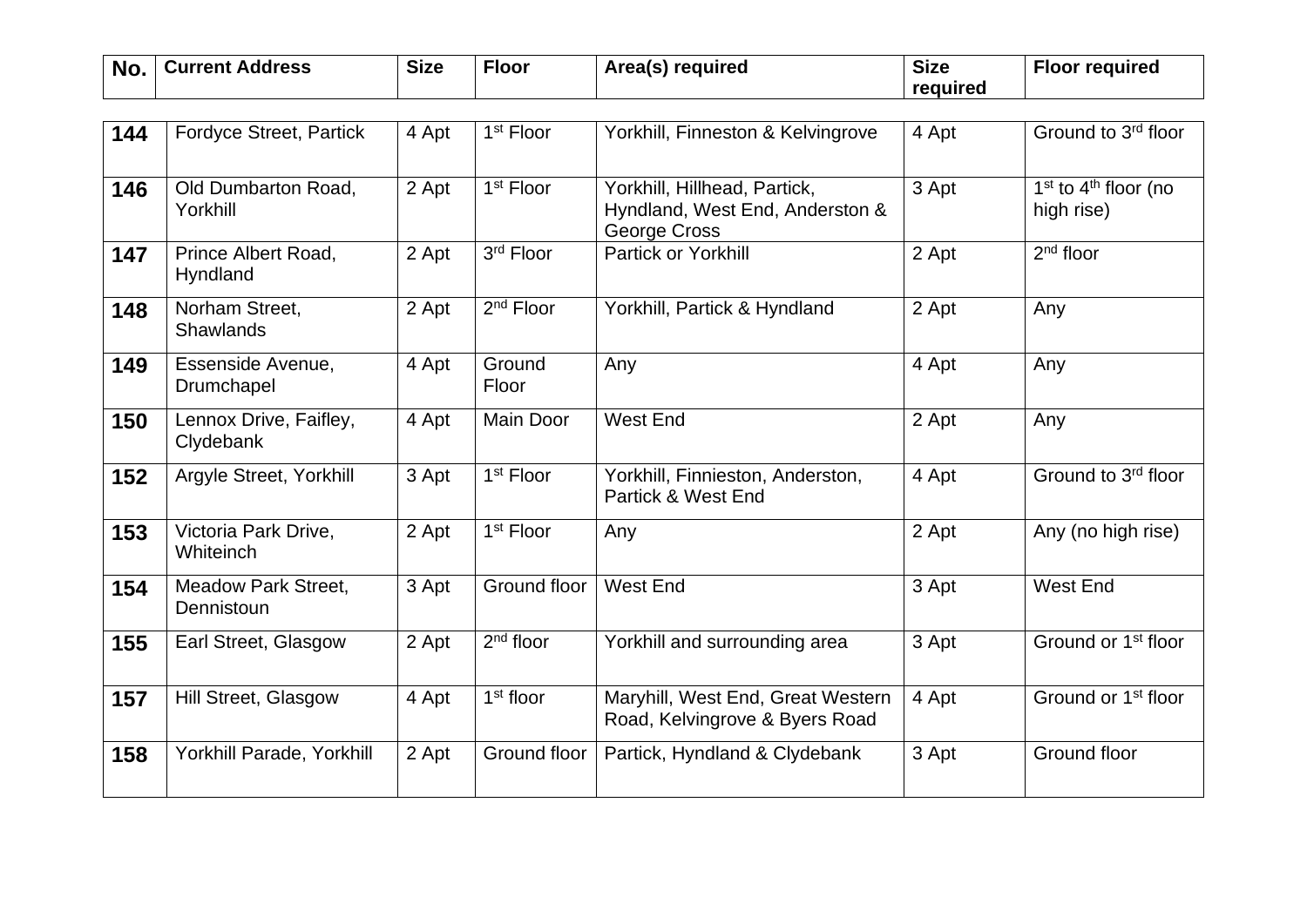| No. | ' Current Address | <b>Size</b> | <b>Floor</b> | Area(s) required | <b>Size</b> | <b>Floor required</b> |
|-----|-------------------|-------------|--------------|------------------|-------------|-----------------------|
|     |                   |             |              |                  | reauired    |                       |

| 159 | Park Road, Glasgow                      | 2 Apt | $2nd$ floor           | Woodlands, Kelvinbridge,<br>Finnieston and West End area                               | 4 Apt | Ground floor                                           |
|-----|-----------------------------------------|-------|-----------------------|----------------------------------------------------------------------------------------|-------|--------------------------------------------------------|
| 160 | Kildonan Drive, Partick                 | 3 Apt | Ground floor          | Partick, Woodlands & Finnieston                                                        | 4 Apt | Any                                                    |
| 162 | Lymburn Street, Yorkhill                | 4 Apt | $4th$ floor (lift)    | Yorkhill, Partick, Anderson &<br>Finnieston                                            | 4 Apt | Ground or 1 <sup>st</sup> floor                        |
| 163 | Carnarvon Street.<br>Glasgow            | 2 Apt | $2nd$ floor           | Any                                                                                    | 3 Apt | Any                                                    |
| 166 | Argyle Street, Yorkhill                 | 2 Apt | $1st$ floor           | West End                                                                               | 3 Apt | 1 <sup>st</sup> to 5th floor<br>(above 3 only if lift) |
| 168 | <b>Regent Moray Street,</b><br>Yorkhill | 2 Apt | 3rd floor             | <b>City Centre and West End</b>                                                        | 2 Apt | Ground floor                                           |
| 169 | <b>Mauls Drive, Partick</b>             | 2 Apt | 1 <sup>st</sup> floor | Yorkhill, Finnieston, Kevlinbridge,<br>Maryhill, Charing Cross & St.<br>Georges Cross. | 2 Apt | $1st$ to $5th$ floor                                   |
| 170 | Lumsden Street, Yorkhill                | 3 Apt | $1st$ floor           | Inverness - Highlands (5-10mile<br>radius)                                             | 3 Apt | House, semi or<br>semi-detached<br>with garden         |
| 173 | Banner Road,<br>Knightswood             | 2 Apt | 3rd floor             | Yorkhill, Finnieston, Hyndland,<br>Charing Cross, Partick &<br>Kelvinbridge            | 2 Apt | Any                                                    |
| 174 | <b>Dalcross Street, Partick</b>         | 4 Apt | 3rd floor             | Yorkhill, West End and<br>surrounding areas                                            | 4 Apt | 1 <sup>st</sup> to 3 <sup>rd</sup> floor               |
| 175 | <b>Broomhill Gate</b>                   | 4 Apt | Town<br>House         | Hyndland, Woodlands, Partick,<br><b>Finnieston and Charing Cross</b>                   | 3 Apt | $1st$ to $4th$ floor (no<br>high-rise)                 |